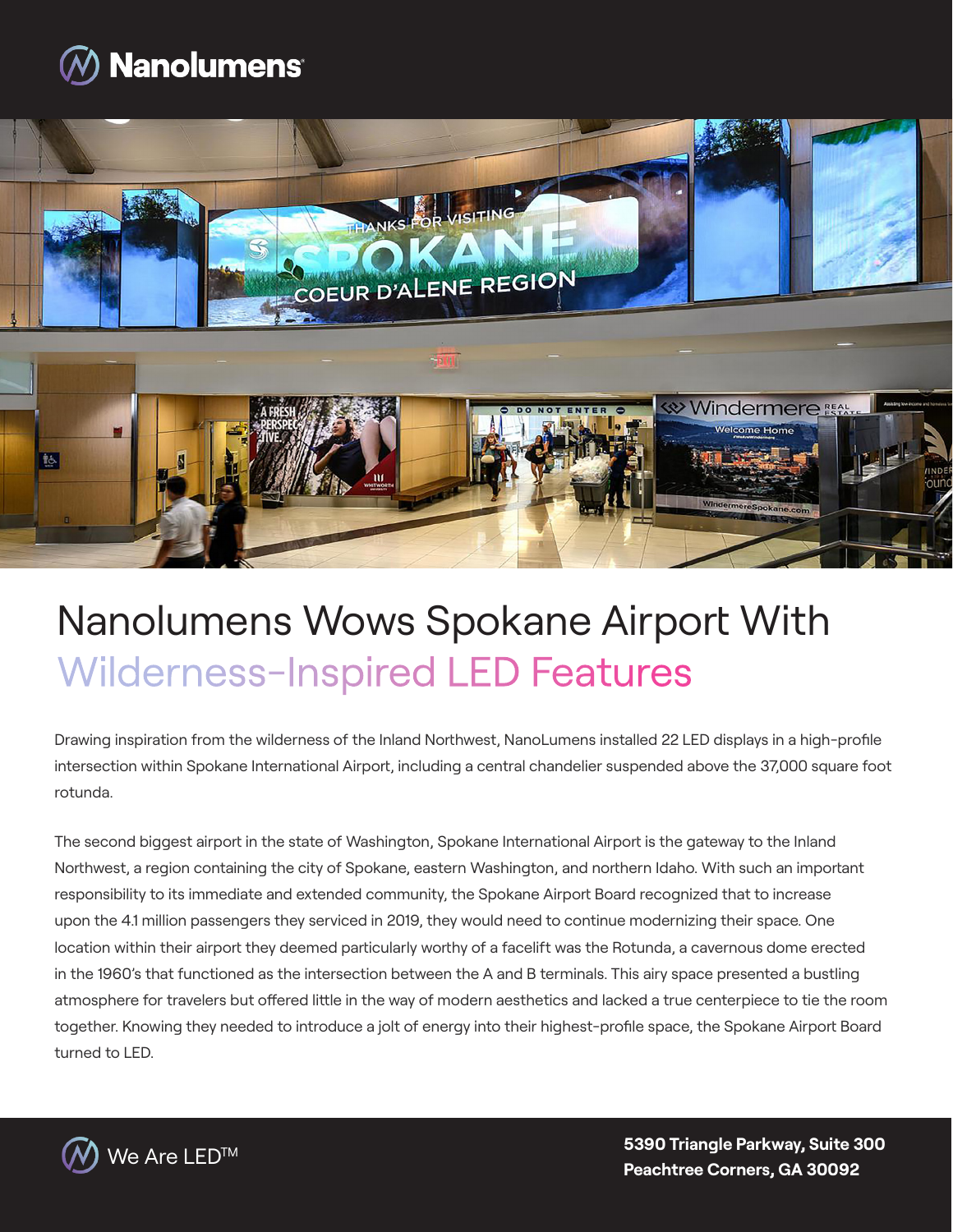

### **The Challenge**

The Rotunda is a 37,000 square foot domed room that links Terminal A and Terminal B in the airport. Built in the 1960's when the airport first opened and imbued with the aesthetic of that time, the space is supported by 24 exposed concrete beams that rise from the edge of the room to meet in its center, naturally guiding the eyes of travelers to that (previously empty) location. While the "Welcome Wall" was a specific area the Board wanted rejuvenated, so too was this vacant space at the center of the room, a high-pressure spot given the attention the Rotunda's architecture directs to that location. With so much space to fill and so many eyes to engage, any feature suspended from this spot would need to either be truly enormous or be capable of outshining its size. The feature being lightweight enough to safely hang from the ceiling was an additional concern. A further challenge was the Board's desire to complement the original architecture of the space rather than compromise it, a tough request requiring a careful understanding of how to introduce eye-catching dynamism without distracting from the surrounding style. Lastly, airports are perpetually peopled with passengers and personnel – this installation would need to take place amidst that bustle.

"I do believe the Airport is very satisfied, and through our employee network, there have been very positive comments, and it continues to be a regular topic of conversation."

**Bobby Pruitt, Regional Operations Manager, Evco Sound & Electronics**

#### **The Solution**

After consulting with local integrator Evco Sound and Electronics, the Spokane Airport Board swiftly recognized that large-format LED was the best material for their modernization effort due to its lightweight build and remarkable brightness levels. The project took further shape as the team realized the design and architectural challenges presented by the Rotunda would demand an LED manufacturer who could develop custom LED solutions that appeared to grow naturally out of the built environment, rather than something standard off-the-shelf. For this task, Nanolumens was the perfect provider. As Dan Rossborough, Director of the Nanolumens Special Projects Group, put it, "The airport has always tried to blend modern design elements with the original architecture, maintaining what makes this Rotunda special in the first place…So rather than slapping a flat panel rectangle on there in some haphazard way, we looked for an organic solution that allowed the design team to create something unique." Together, the team designed, developed, and installed two inspired LED display solutions, one of which is a Welcome wall replete with a 20-foot curved wall buttressed by two LED columns on each side, the other of which is an 8-piece LED chandelier that hangs from the Rotunda's ceiling.

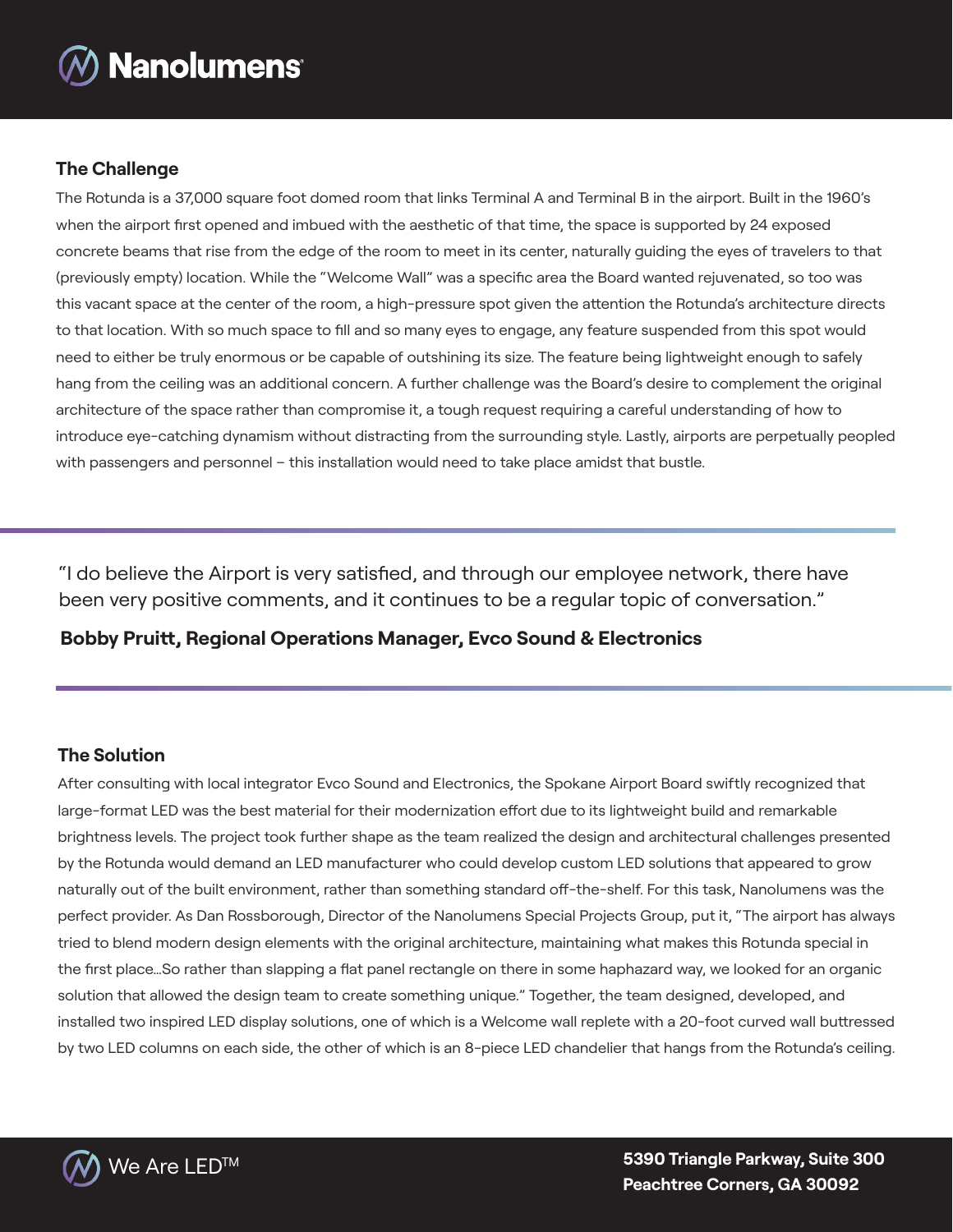# **Nanolumens®**

## **The Results**

"When you enter the Rotunda your first reaction is 'Wow,' whereas it used to be 'whatever,'" said Rossborough of the digitally rejuvenated environment. Today's travelers passing through Spokane International Airport are treated to both an LED Welcome wall with "rock cubes" that look grown from the architecture itself and a veritable chandelier of LED that hangs from the Rotunda's peak. Both features contain more than a dozen LED surfaces but despite their complexity, the team was able to surmount every obstacle. "The goal was to provide a high-quality video wall solution that would serve as an aesthetically pleasing form of advertisement to all inbound/outbound airport customers," said Bobby Pruitt, Regional Operations Manager for Evco. "Nanolumens promptly assisted with on-site technical support, allowing the project team to overcome and deliver the final product." Much like the shapes and styles of the LED displays themselves, the content shown by the features is inspired by the wilderness of the Inland Northwest, largely showcasing rushing streams amid misty woodland scenes.



## **The Technology**

This installation includes two large display features, each of which employs a 2.5mm pixel pitch. The Welcome Wall contains three separate display shapes, the largest of which is a 19.7-foot wide by 5.9-foot high curved Nixel series display, positioned in the center of the arrangement and bordered on either side by two three-sided LED "rock cubes." Summing the width of the three sides, the displays on the outermost columns measure 7 feet, with one of the columns rising 5 feet in height and the other slightly taller at 5.4 feet. The taller interior columns also both measure 7 feet around but rise instead to 6.4 feet in height. The chandelier contains four curved Nixel Series panels, measuring 3.9 feet in width and 13.4 feet in height. The chandelier also contains four four-sided columns, each of which measures 9.7 feet around and 9 feet in height.